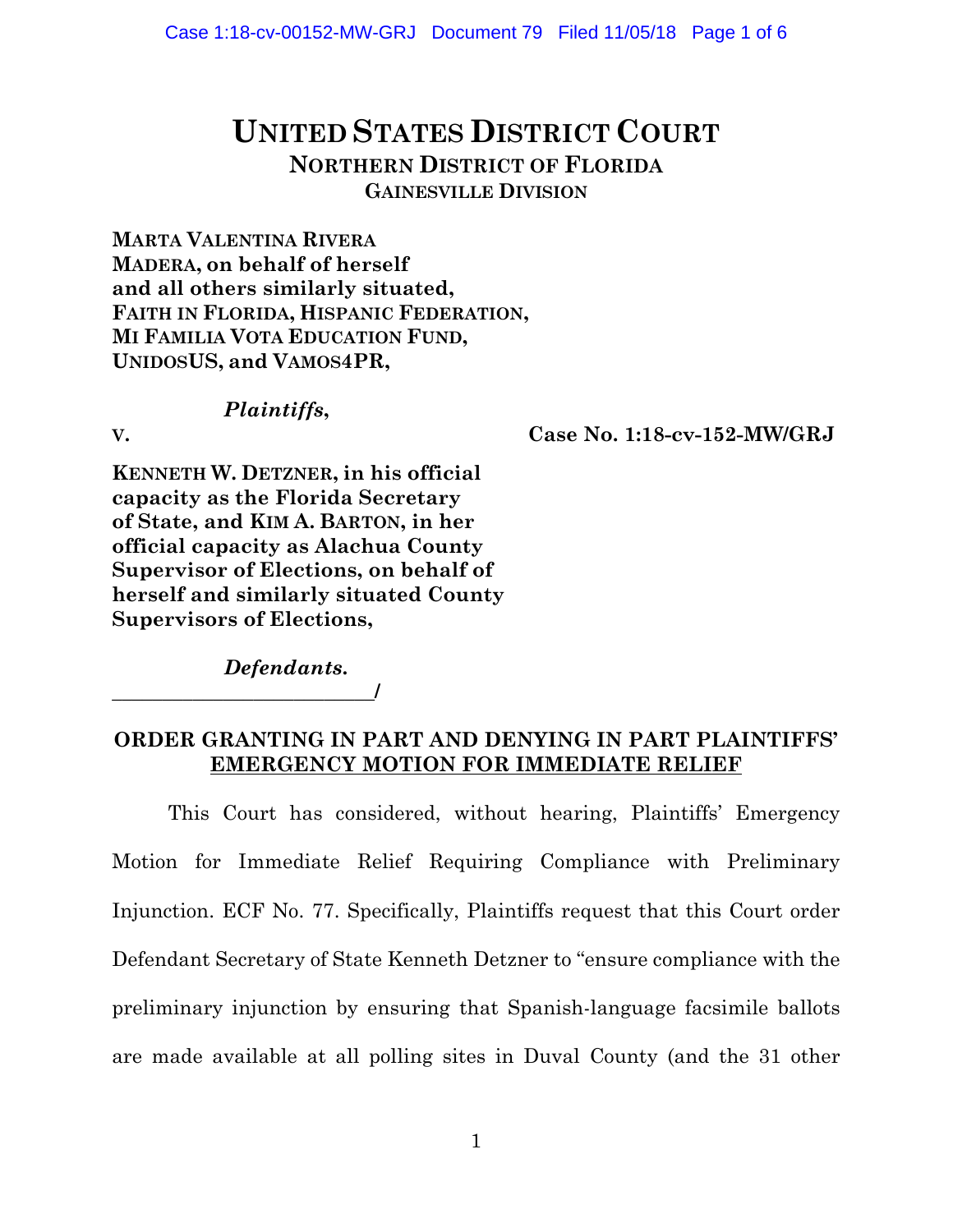#### Case 1:18-cv-00152-MW-GRJ Document 79 Filed 11/05/18 Page 2 of 6

counties at issue), including on Election Day." *Id*. at 7. The motion is **GRANTED in part** and **DENIED in part**.

On September 10, 2018, this Court granted in part Plaintiffs' motion for preliminary injunction. ECF No. 59. This Court ordered Defendant Detzner to  $\text{direct } 32 \text{ country } \text{supervisors of } \text{electrons}^1 \text{ to } \text{``make } \text{available } a \text{ facsimile } \text{sample}$  $\text{direct } 32 \text{ country } \text{supervisors of } \text{electrons}^1 \text{ to } \text{``make } \text{available } a \text{ facsimile } \text{sample}$  $\text{direct } 32 \text{ country } \text{supervisors of } \text{electrons}^1 \text{ to } \text{``make } \text{available } a \text{ facsimile } \text{sample}$ ballot in Spanish to voters who fall within the ambit of Section 4(e) of the Voting Rights Act." *Id*. at 26. In doing so, this Court applied the plain language of Section 4(e) of the Voting Rights Act, which unequivocally "prohibit[s] the States from conditioning the right to vote of [Puerto Ricans] on ability to read, write, understand, or interpret any matter in the English language." 52 U.S.C. § 10303(e)(1). This Court emphasized that Puerto Ricans are American citizens and are educated primarily in Spanish. Thus, they possess the precious right to vote but, unique among non-English-speaking Americans, are not required to be educated in English at any level.

Due to the time constraints of the election cycle and the burdens that printing official Spanish-language ballots would impose on the state and county supervisors of elections, this Court granted to Plaintiffs the bare minimum relief the Voting Rights Act requires. The heart of this Court's

l

<span id="page-1-0"></span><sup>&</sup>lt;sup>1</sup> These counties are Alachua, Bay, Brevard, Charlotte, Citrus, Clay, Columbia, Duval, Escambia, Flagler, Hernando, Highlands, Indian River, Jackson, Lake, Leon, Levy, Manatee, Marion, Martin, Monroe, Okaloosa, Okeechobee, Pasco, Putnam, St. Johns, St. Lucie, Santa Rosa, Sarasota, Sumter, Taylor, and Wakulla.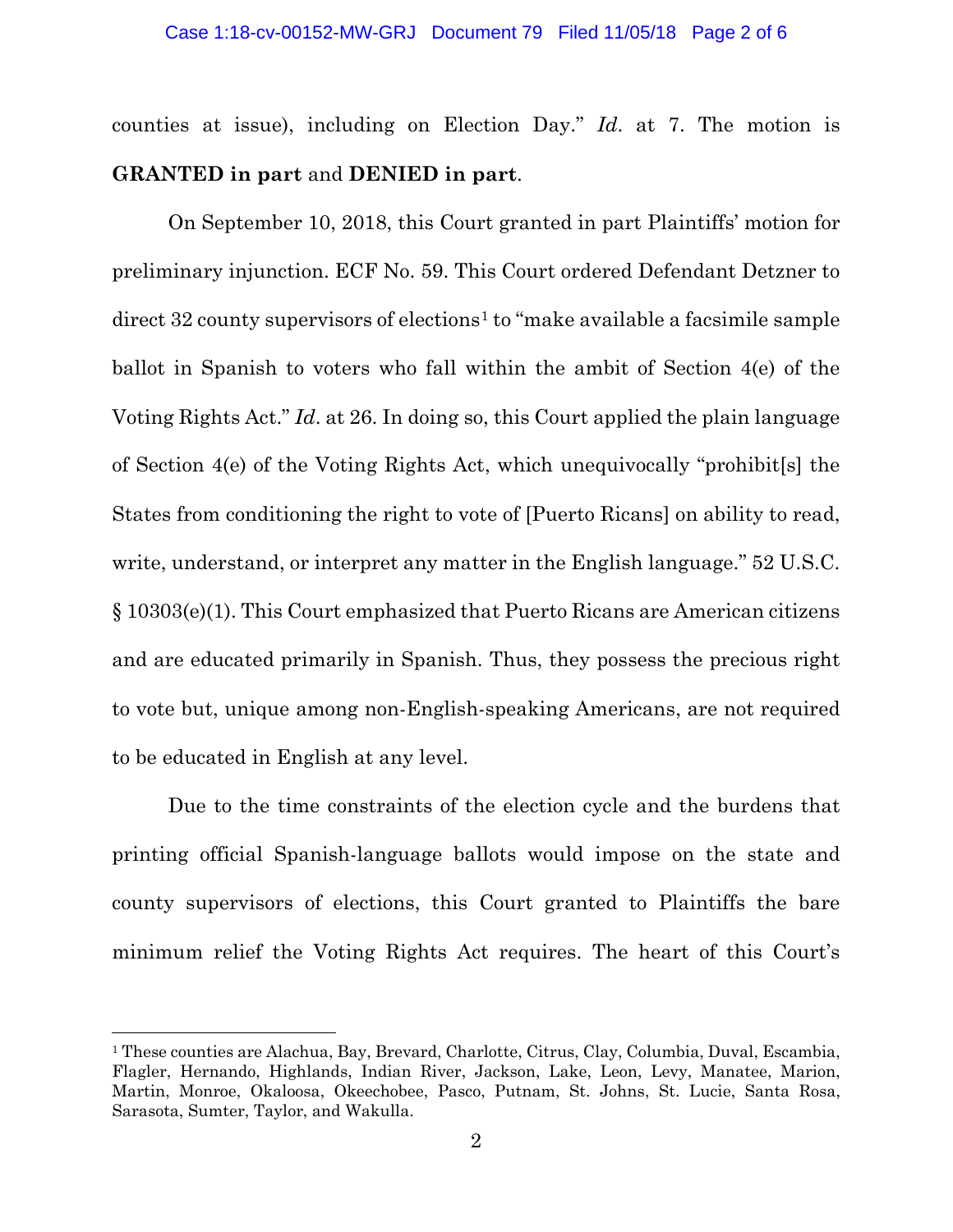#### Case 1:18-cv-00152-MW-GRJ Document 79 Filed 11/05/18 Page 3 of 6

minimal relief was the requirement that Defendant Detzner order counties to "make available" facsimile ballots in Spanish. This Court could be fairly criticized for not going far enough in granting Plaintiffs' requested relief.

Now, after the end of the early-voting period and on the eve of Election Day, Plaintiffs have filed an emergency motion seeking to ensure compliance with this Court's order on preliminary injunction. The cause of this motion was Duval County Supervisor of Elections Mike Hogan's strained and selective reading of this Court's preliminary injunction order. *See* ECF No. 78, Ex. A. His reading, which inexplicably ignored this Court's unambiguous language to "make available a facsimile sample ballot in Spanish to voters who fall within the ambit of Section 4(e) of the Voting Rights Act" apparently, and unfortunately, resulted in no Spanish-language sample ballots being provided during the early-voting period in Duval County. With early voting now concluded, remedies related to early voting have left the station.[2](#page-2-0)

Now onto Election Day. Plaintiffs provide evidence that Supervisor Hogan "will be posting precinct specific Spanish-language and Englishlanguage sample ballots at each of Duval County's 199 voting precincts on Election Day. Additionally, Spanish-language ballots will be available for any voter who requests one on Election Day." ECF No. 78, Ex. C. Supervisor Hogan

 $\overline{\phantom{a}}$ 

<span id="page-2-0"></span><sup>2</sup> Whether a legal remedy exists or whether this remains a political question for the people of Duval County at the next supervisor of elections' race can be addressed on a future non-emergency basis.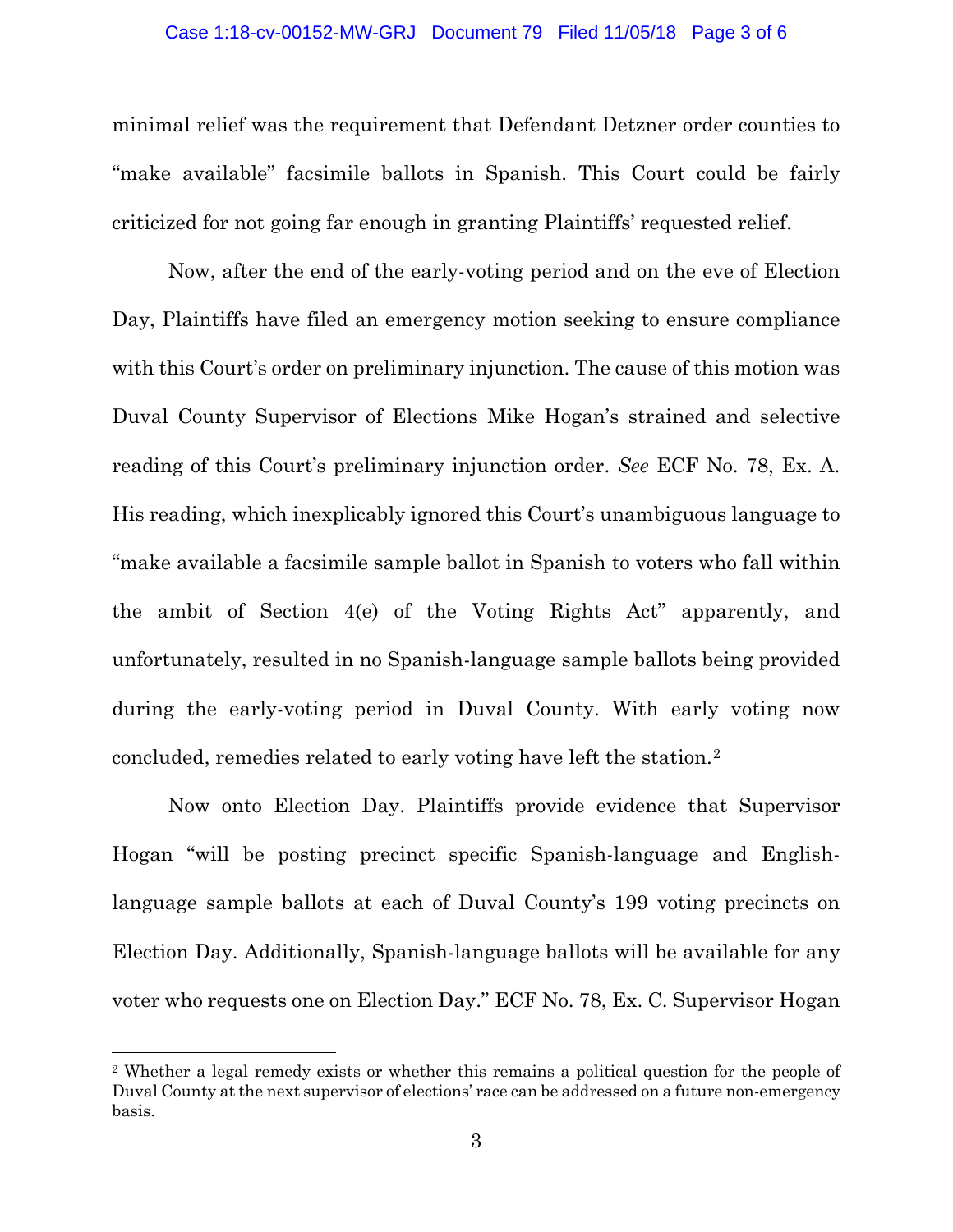#### Case 1:18-cv-00152-MW-GRJ Document 79 Filed 11/05/18 Page 4 of 6

should be commended for providing official Spanish-language ballots—after all, this went beyond this Court's minimal requirements. *See* ECF No. 59, at 26–27.

Even so, Supervisor Hogan's Election Day arrangements are precisely those arrangements that Congress mandated election officials take by passing Section 4(e) of the Voting Rights Act. And these arrangements in 32 Florida counties only resulted after this Court was forced to apply the plain language of the Act to these non-complying counties—and this only after several organizations filed a lawsuit seeking compliance.

Let this Court be plain. "The Supervisor of Election shall make available a facsimile sample ballot in Spanish to voters who fall within the ambit of Section 4(e) of the Voting Rights Act," *id*. at 26, means Spanish-language sample ballots shall be available at all polling locations. It is not only this Court's Preliminary Injunction Order requiring Supervisor Hogan to comply with the Voting Rights Act. It is also the Voting Rights Act. And it is also Florida law. The Secretary of State has the responsibility to "provide written direction and opinions to the supervisors of elections on the performance of their official duties." Fla. Stat. § 97.012(16). The Secretary did so on September 11, 2018. *See* ECF No. 61.

Finally, this Court notes that it did not sit on Plaintiffs' motion. It received Plaintiffs' emergency motion at 11:57 p.m. EST on Sunday, November

4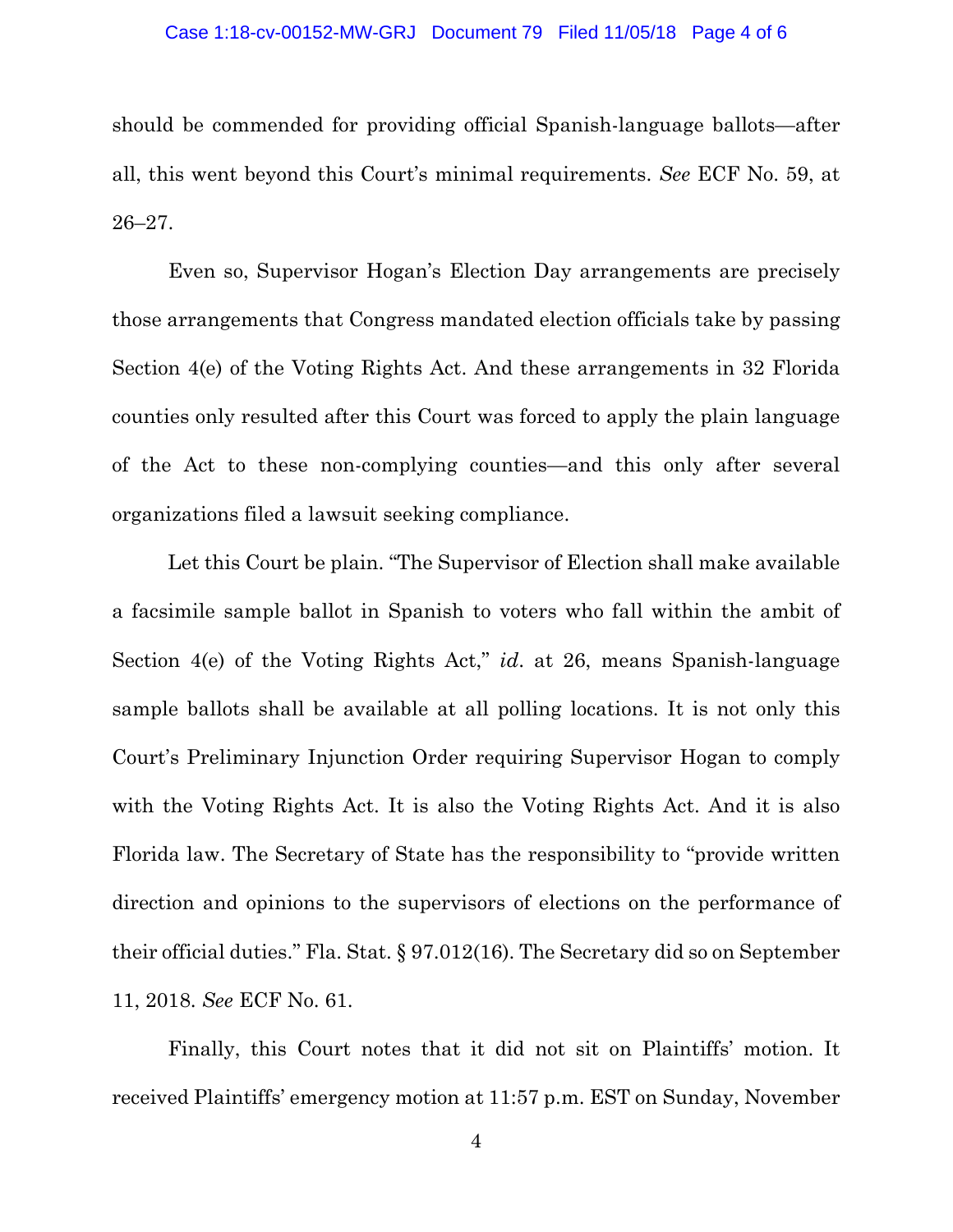4 and is now issuing this Order before 1:00 p.m. on Monday, November 5, having just picked a jury in another matter.

Accordingly,

### **IT IS ORDERED**:

- 1. Plaintiffs' Emergency Motion for Immediate Relief Requiring Compliance with Preliminary Injunction, ECF No. 77, is **GRANTED in part** and **DENIED in part**. It is **GRANTED** insofar as the Secretary of State shall ensure compliance with this Court's order on preliminary injunction. It is **DENIED** insofar as Plaintiffs seek any relief related to early voting.
- 2. The Secretary of State shall electronically notify the supervisors of elections of the 32 covered counties **by 5:00 p.m. on November 5, 2018** that compliance with this Court's order on preliminary injunction is not optional. Accordingly, facsimile sample ballots in Spanish shall be available to all voters who fall within the ambit of Section 4(e) of the Voting Rights Act. All terms of this Court's order on preliminary injunction remain in effect. The Secretary shall attach this Order in his notification to the supervisors of elections.
- 3. The Secretary of State shall provide this Court a notice of compliance